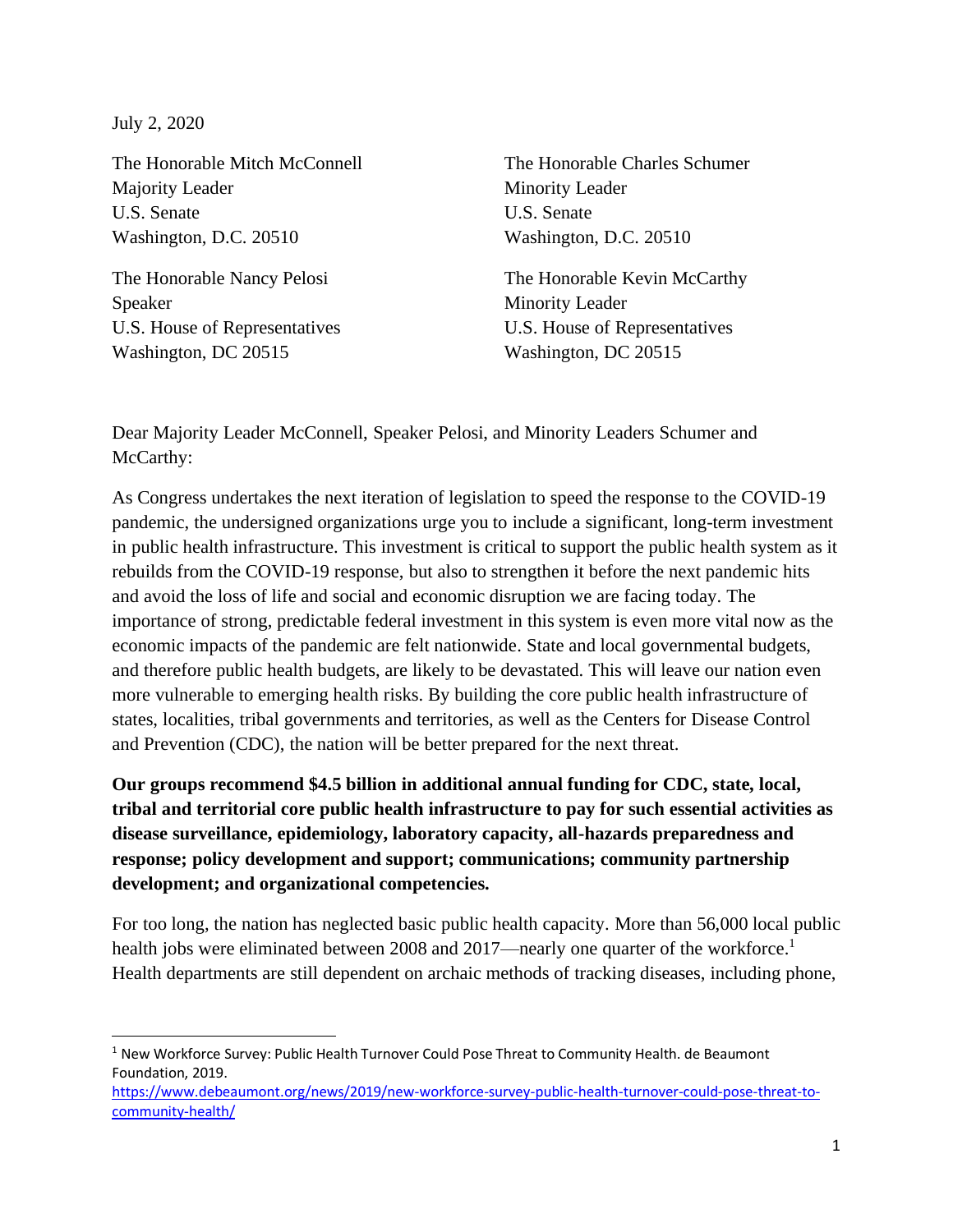fax and paper.<sup>2</sup> CDC's funding remains just above level with FY2008, when adjusting for inflation,<sup>3</sup> and funding specific to state and local public health preparedness has been cut from \$939 million in FY2003 to \$675 million in FY2020. That means there has been little room to modernize, retain skilled workforce, and address emerging threats. In fact, only 51 percent of the U.S. population is served by a comprehensive public health system, and the estimated gap in funding foundational public health capabilities is about \$13 per person per year, yielding the requested \$4.5 billion. 4

The COVID-19 pandemic is illustrating in the direst terms the consequences of underfunding public health. The delays in diagnostic testing are hampering communities' ability to suppress the virus. Public health departments are attempting to conduct statewide situational awareness and management of medical supply shortages. The response is personnel-heavy – investigating cases, managing supplies and volunteers, conducting risk communications, coordinating with governmental and healthcare partners, and planning for the next phase of response.

The U.S. has followed a pattern of underfunding of vital public health services, followed by a crisis, a quick infusion of cash, and then dwindling investments over time.<sup>5</sup> This pattern is placing American lives at risk. We must think not just of the short-term needs of this pandemic, but the long-term readiness of our nation. We applaud Congress for taking quick action to provide funding for the initial response, including for the state and local public health response. However, short-term, supplemental funding does not allow public health to recruit and retain the expert workforce needed for protecting the nation against emerging threats. We urge you to do act now to prevent and prepare for the next pandemic.

Sincerely,

1,000 Days 317 Coalition ACCP Action on Smoking and Health Advocates for Better Children's Diets Advocates for Youth African American Health Alliance AIDS Alliance for Women, Infants, Children, Youth & Families

<sup>&</sup>lt;sup>2</sup> Written statement of Janet Hamilton, Council of State and Territorial Epidemiologists before U.S. House of Representatives Subcommittee on Labor, Health and Human Services, Education and Related Agencies, April 9, 2019. [https://cdn.ymaws.com/www.cste.org/resource/resmgr/pdfs/pdfs2/20190409\\_lhhs-testimony-jjh.pdf](https://cdn.ymaws.com/www.cste.org/resource/resmgr/pdfs/pdfs2/20190409_lhhs-testimony-jjh.pdf)

<sup>&</sup>lt;sup>3</sup> In FY 2008, CDC funding was \$6.375 billion (at the program level). FY 2020 funding is \$7.694 billion (program level). Adjusted for inflation, the 2008 number would be \$7.5168 billion in 2020 dollars.

<sup>4</sup> Public Health Leadership Forum. Developing a financing system to support public health infrastructure. Available at: [http://www.resolv.org/site-](http://www.resolv.org/site-healthleadershipforum/files/2018/11/PHLF_developingafinancingsystemtosupportpublichealth.pdf)

[healthleadershipforum/files/2018/11/PHLF\\_developingafinancingsystemtosupportpublichealth.pdf.](http://www.resolv.org/site-healthleadershipforum/files/2018/11/PHLF_developingafinancingsystemtosupportpublichealth.pdf)

<sup>&</sup>lt;sup>5</sup> The Impact of Chronic Underfunding of America's Public Health System: Trends, Risks, and Recommendations, 2019. Trust for America's Health. <https://www.tfah.org/report-details/2019-funding-report/>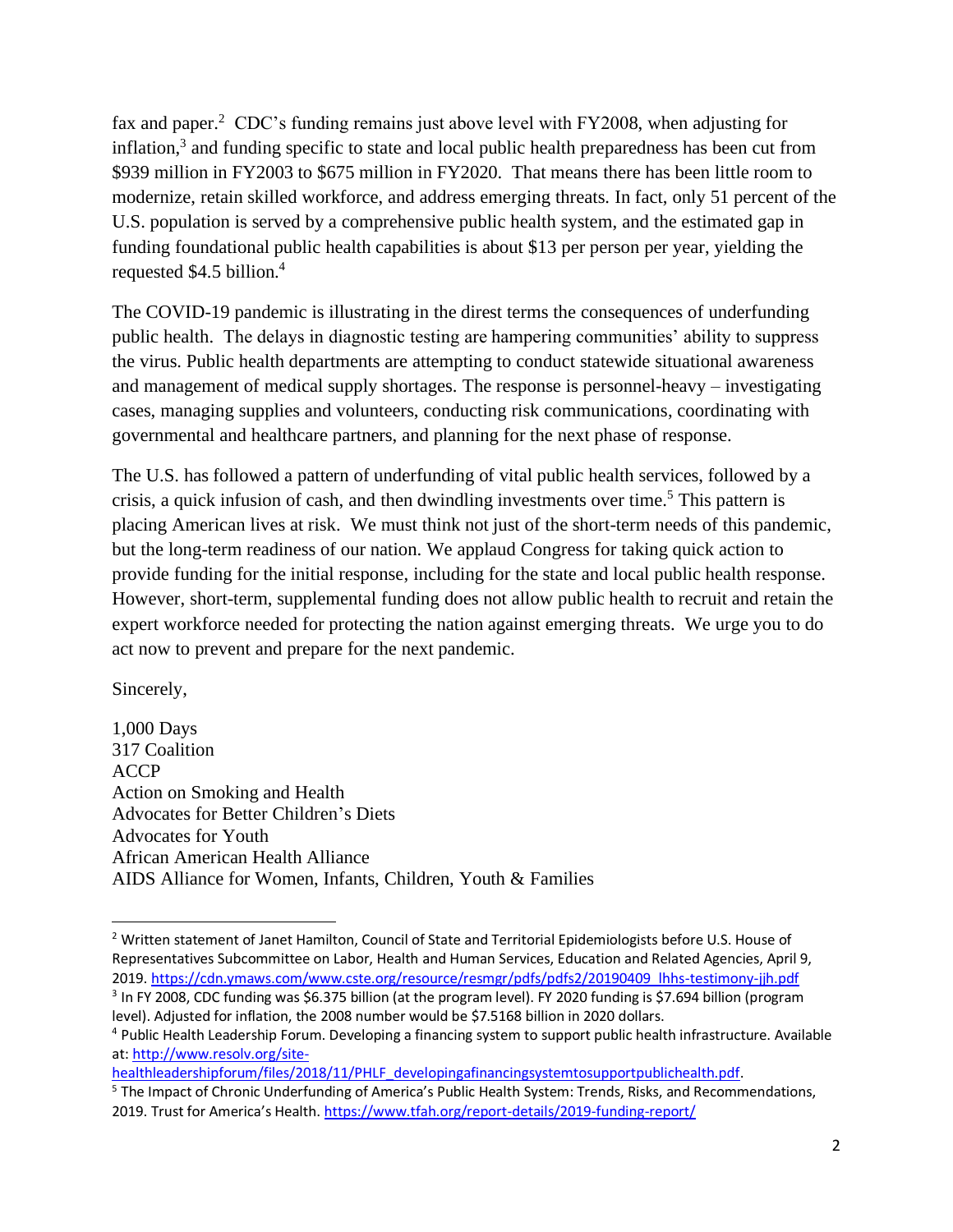The AIDS Institute AIDS United Alaska Public Health Association Alliance for Aging Research Alzheimer's Association and Alzheimer's Impact Movement Alzheimer's Los Angeles Alzheimer's San Diego American Academy of Pediatrics American Association for Clinical Chemistry American Association for Respiratory Care American Association for the Study of Liver Diseases American Association of Colleges of Nursing American Association of Colleges of Pharmacy American Association of Colleges of Osteopathic Medicine American Association on Health and Disability American Cancer Society Cancer Action Network American Clinical Laboratory Association American College of Clinical Pharmacy American College of Nurse -Midwives American College of Preventive Medicine American Dental Association American Dental Education Association American Dental Hygienists' Association American Diabetes Association American Foundation for Suicide Prevention American Geophysical Union American Geriatrics Society American Heart Association American Immunization Registry Association American Institute for Medical and Biological Engineering American Kidney Fund American Liver Foundation American Lung Association American Mosquito Control Association American Physical Therapy Association American Podiatric Medical Association American Public Health Association American School Health Association American Sexual Health Association American Society for Microbiology American Society for Reproductive Medicine American Society of Hematology American Society of Pediatric Nephrology American Society of Transplantation American Society of Tropical Medicine & Hygiene American Therapeutic Recreation Association (55)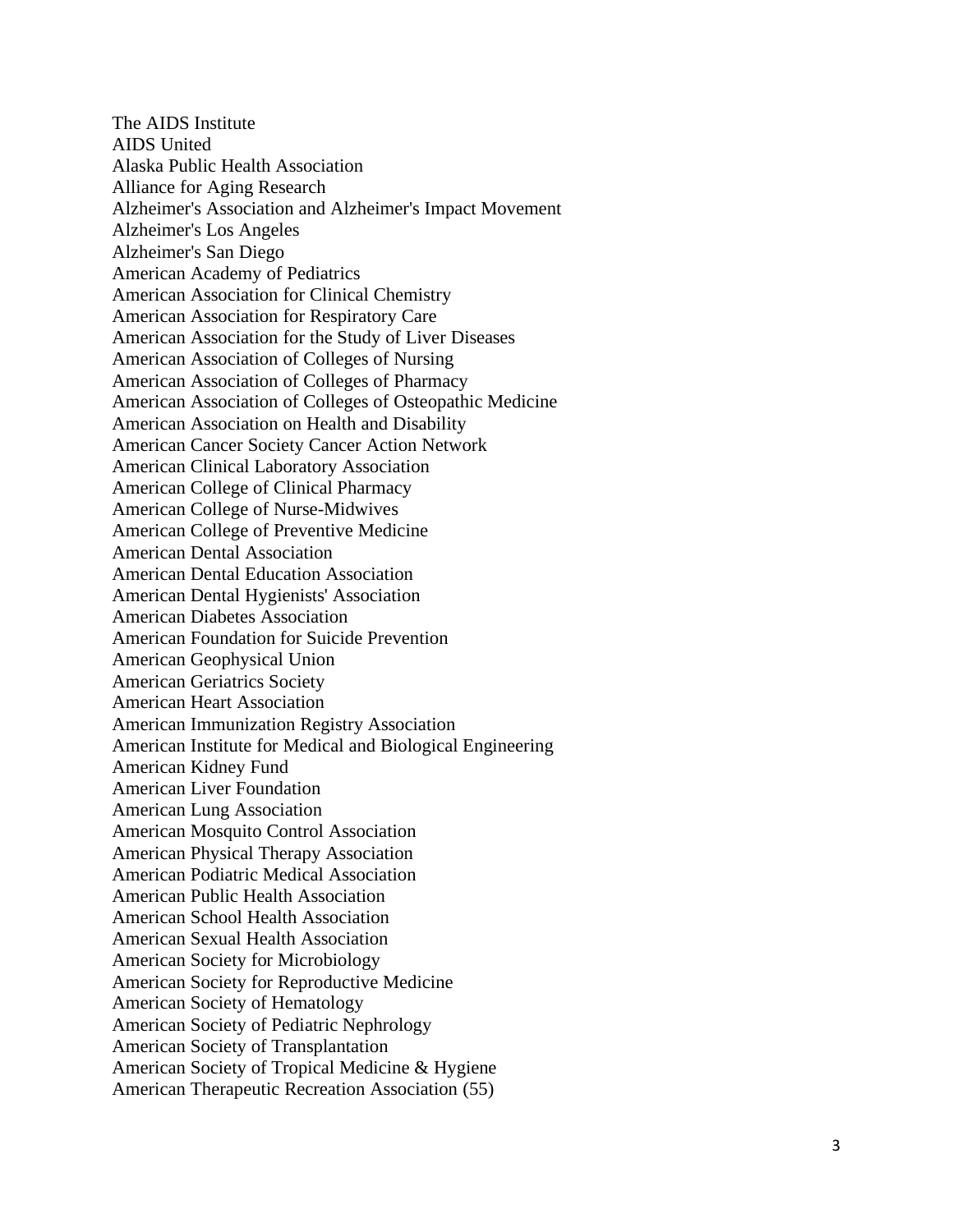American Thoracic Society America's Blood Centers Americas TB Coalition APLA Health The Arc of the United States Arizona Public Health Association Asian & Pacific Islander American Health Forum Association of Asian Pacific Community Health Organizations Association for Prevention Teaching and Research Association for Professionals in Infection Control and Epidemiology Association for Women's Health, Obstetric and Neonatal Nurses Association of American Cancer Institutes Association of American Medical Colleges Association of Immunization Managers Association of Maternal & Child Health Programs Association of Nurses in AIDS Care Association of Public Health Laboratories Association of Schools Advancing Health Professions Association of Schools and Programs of Public Health Association of State Public Health Nutritionists Association of State and Territorial Health Officials Association of University Centers on Disabilities Autistic Women & Nonbinary Network Biophysical Society Bipartisan Policy Center Action Brookline Public Health CAEAR Coalition California Center for Rural Policy California Pan-Ethnic Health Network Campaign for Tobacco-Free Kids Cascade AIDS Project Caring Ambassadors Program The Catholic Health Association of the United States CDC Southeastern Center of Excellence in Vector Borne Diseases Center for Law and Social Policy Center for Science in the Public Interest CenterLink: The Community of LGBT Centers ChangeLab Solutions Child Welfare League of America Children's Environmental Health Network Colorado Public Health Association Commissioned Officers Association of the USPHS CommunicationFIRST Community Access National Network Community Education Group Connecticut Public Health Association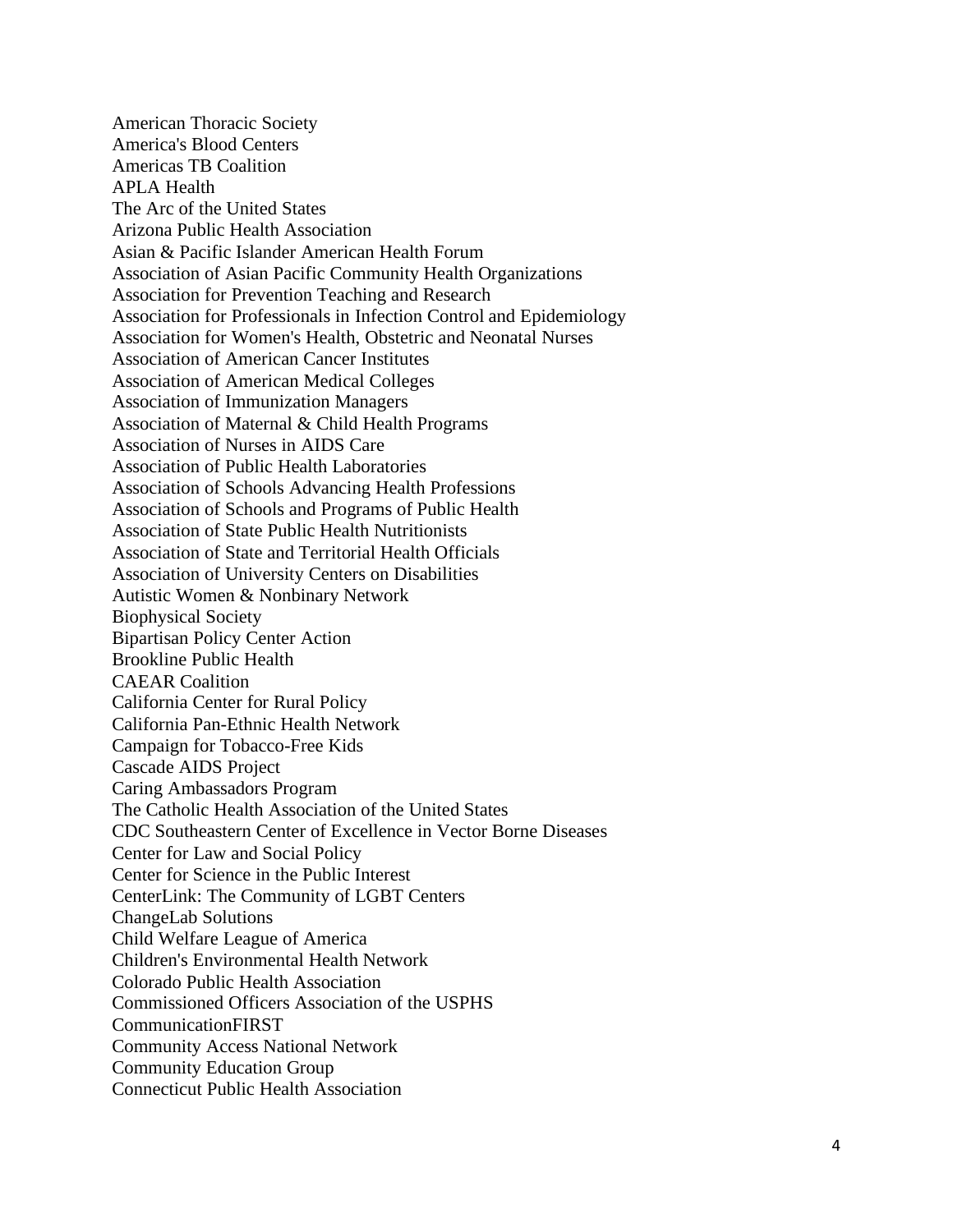Council on Social Work Education Council of State and Territorial Epidemiologists County Health Executives Association of California (CHEAC) Delaware Academy of Medicine and the Delaware Public Health Association Delta Vector Control District Easterseals Eating Disorders Coalition for Research, Policy & Action Emergency Nurses Association End AIDS Now Endocrine Society Entomological Society of America Epilepsy Alliance America Epilepsy Foundation Families USA Florida Institute for Health Innovation Florida Public Health Association Foundation for Healthy Generations Georgia Mosquito Control Association The Gerontological Society of America GLMA: Health Professionals Advancing LGBTQ Equality Global Health Security Roundtable Global Liver Institute Green & Healthy Homes Initiative Harm Reduction Michigan Hawaii Health & Harm Reduction Center Hawaii Public Health Association Health by Design HealthHIV Health Leadership Legacy Project Health Resources in Action Healthy Schools Campaign Healthy Teen Network Heartland Alliance Hepatitis B Foundation Hepatitis B United Hepatitis Education Project Hep Free Hawaii HIV + Hepatitis Policy Institute HIV Medicine Association Hogg Foundation for Mental Health Hope and Help Center of Central Florida, Inc. Human Rights Campaign Idaho Public Health Association Immunize Nevada Indiana Public Health Association Infectious Diseases Society of America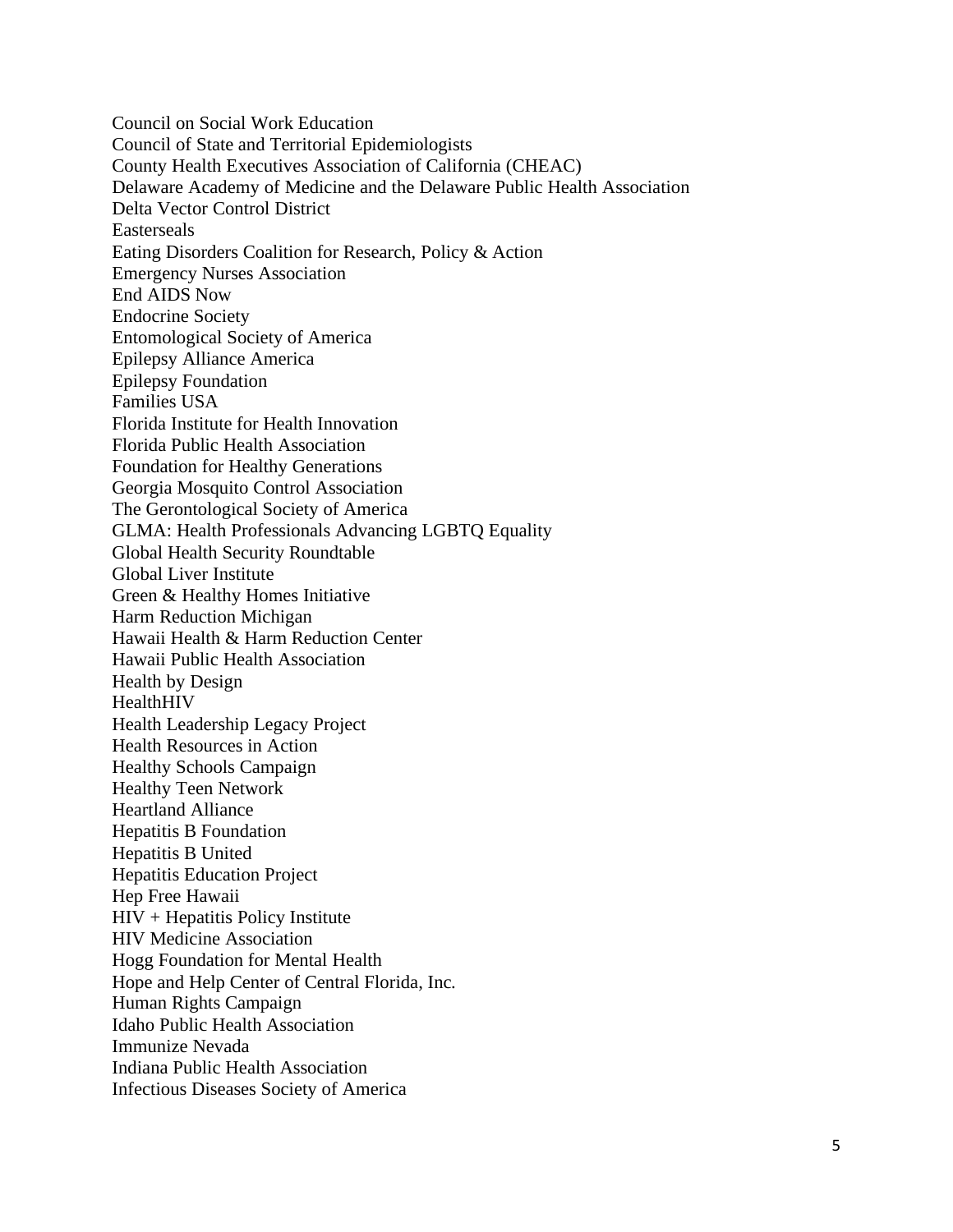International Certification & Reciprocity Consortium Lake County Health Department and Community Health Center Lakeshore Foundation Let's Kick AIDS Survivor Syndrome New York Los Angeles County Department of Public Health Los Angeles LGBT Center Louisiana Public Health Association Lupus and Allied Diseases Association, Inc. Lutheran Services in America Maine Public Health Association Massachusetts Public Health Association March of Dimes METAvivor Michigan Public Health Institute Montana Public Health Association Mosquito and Vector Control Association of California **NAACP** National Alliance of State and Territorial of AIDS Directors (NASTAD) National Association for Biomedical Research National Association of Chronic Disease Directors National Association of Counties National Association of County and City Health Officials National Association of Nurse Practitioners in Women's Health National Association of Pediatric Nurse Practitioners National Association of School Nurses National Athletic Trainers' Association National Black Nurses Association National Center for Healthy Housing National Coalition for the Homeless National Coalition for LGBT Health National Coalition of STD Directors National Environmental Health Association (NEHA) National Family Planning & Reproductive Health Association National Forum for Heart Disease & Stroke Prevention National Foundation for Infectious Diseases National Health Care for the Homeless Council National League of Cities National League for Nursing National Network of Public Health Institutes National Nurse-Led Care Consortium National Pancreas Foundation National Tuberculosis Controllers Association National Viral Hepatitis Roundtable National WIC Association National Women's Health Network Nerds Rule, Inc.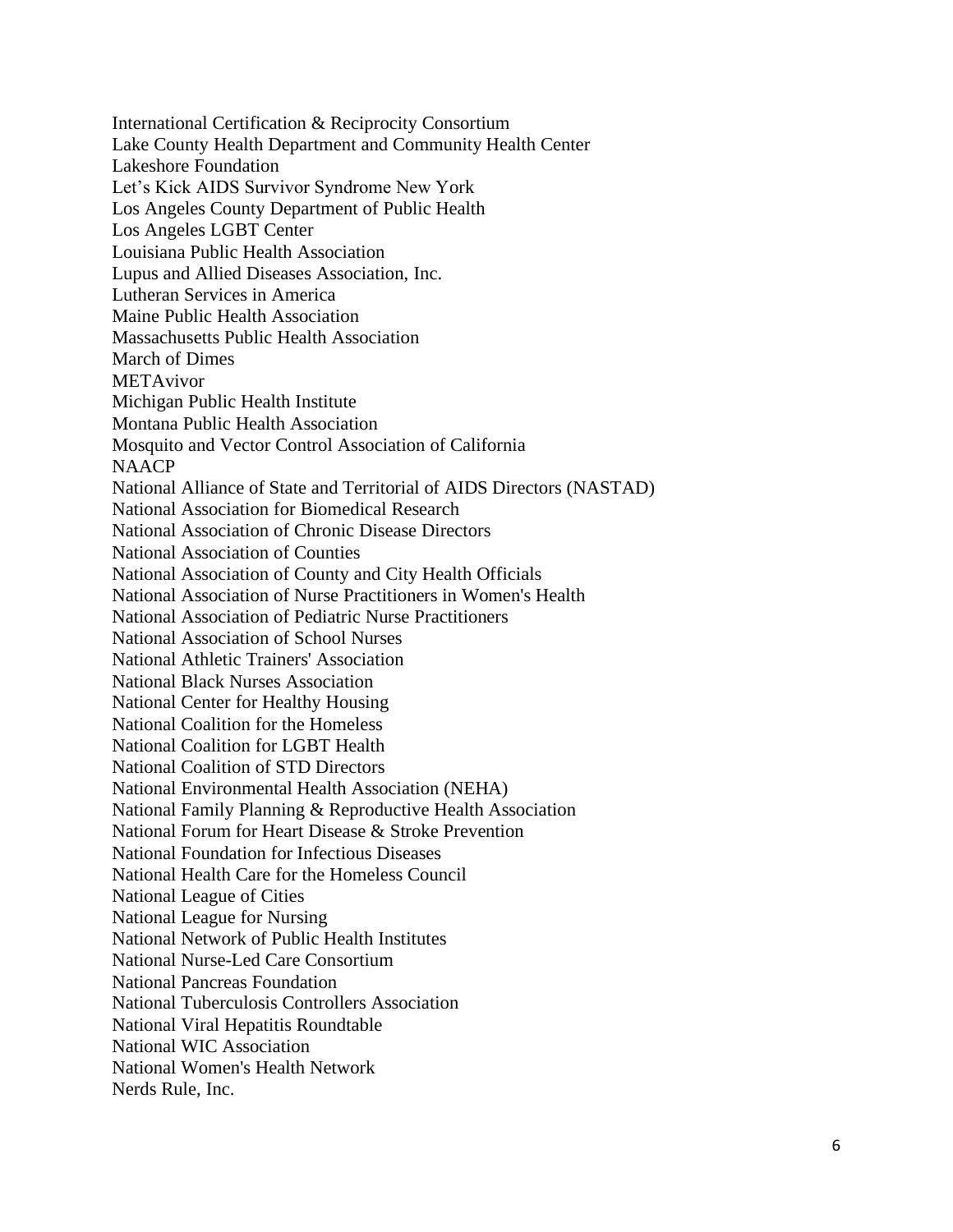Nevada Public Health Association New Hampshire Public Health Association New Jersey Health Care Quality Institute New York State Public Health Association NMAC North Carolina Alliance for Health Northwest Mosquito and Vector Control Association Novavax Ohio P ublic Health Association OSA, The Optical Society Partners for Our Children Partnership for Children 's Oral Health Partnership to Fight Chronic Disease Peggy Lillis Foundation Pennsylvania Public Health Association PFLAG National Prevent Blindness Prevention Institute Project HOPE Project Sleep Public Health Accreditation Board Public Health Alliance of Southern California Public Health Association of Nebraksa Public Health Institute Public Health Management Corporation Puerto Rico Public Health Association Pulmonary Hypertension Association Redstone Global Center for Prevention and Wellness GWU Research!America Residential Eating Disorders Consortium Richmond County Mosquito Control Riverstone Health Ryan White Medical Providers Coalition Safe States Alliance San Francisco AIDS Foundation Sepsis Alliance Seqirus SIECUS: Sex Ed for Social Change Sleep Research Socity Society of General Internal Medicine Society for the Advancement of Violence and Injury Research The Society for Healthcare Epidemiology of America Society for Public Health Education Society for Vector Ecology Southern California Public Health Association Spina Bifida Association